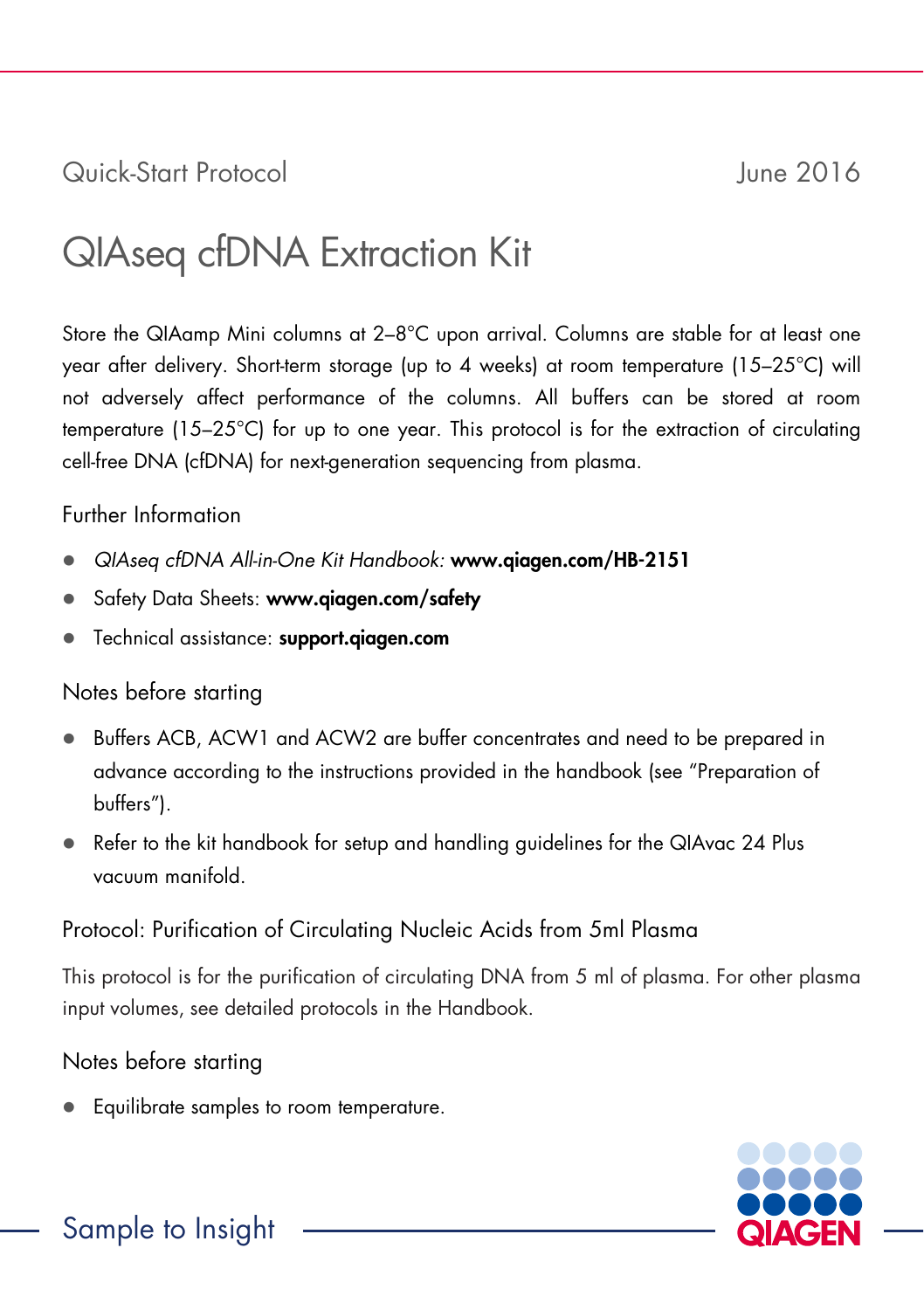- If samples are  $<$  5 ml, bring their volumes up to 5 ml with phosphatebuffered saline.
- Set up the QIAvac 24 Plus as described in the kit handbook.
- $\bullet$  Pre-heat a water bath or heating block to 60°C for 50 ml centrifuge tubes in step 4.
- Pre-heat a heating block to 56°C for use with 2 ml collection tubes in step 14.
- Equilibrate Buffer AVE at room temperature (for elution in step 15).

#### Procedure

- 1. Pipet 500 µl QIAGEN Proteinase K into a 50 ml centrifuge tube (not provided).
- 2. Add 5 ml of plasma to the tube.
- 3. Add 4 ml Buffer ACL. Close the cap and mix by pulse-vortexing for 30 s.

Make sure that a visible vortex forms in the tube. To ensure efficient lysis, it is essential that the sample and Buffer ACL are mixed thoroughly to yield a homogeneous solution.

Note: Do not interrupt the procedure at this time. Proceed immediately to step 4 to start the lysis incubation.

- 4. Incubate at 60°C for 30 min.
- 5. Place the tube back on the lab bench and unscrew the cap.
- 6. Add 9 ml Buffer ACB to the lysate in the tube. Close the cap and mix thoroughly by pulse-vortexing for 15–30 s.
- 7. Place the lysate-Buffer ACB mixture in the tube for 5 min on ice.
- 8. Insert the QIAamp Mini column into the VacConnector on the QIAvac 24 Plus. Insert a 20 ml tube extender into the open QIAamp Mini column. Make sure that the tube extender is firmly inserted into the QIAamp Mini column in order to avoid sample leakage.

Note: Keep the collection tube for the dry spin in step 13.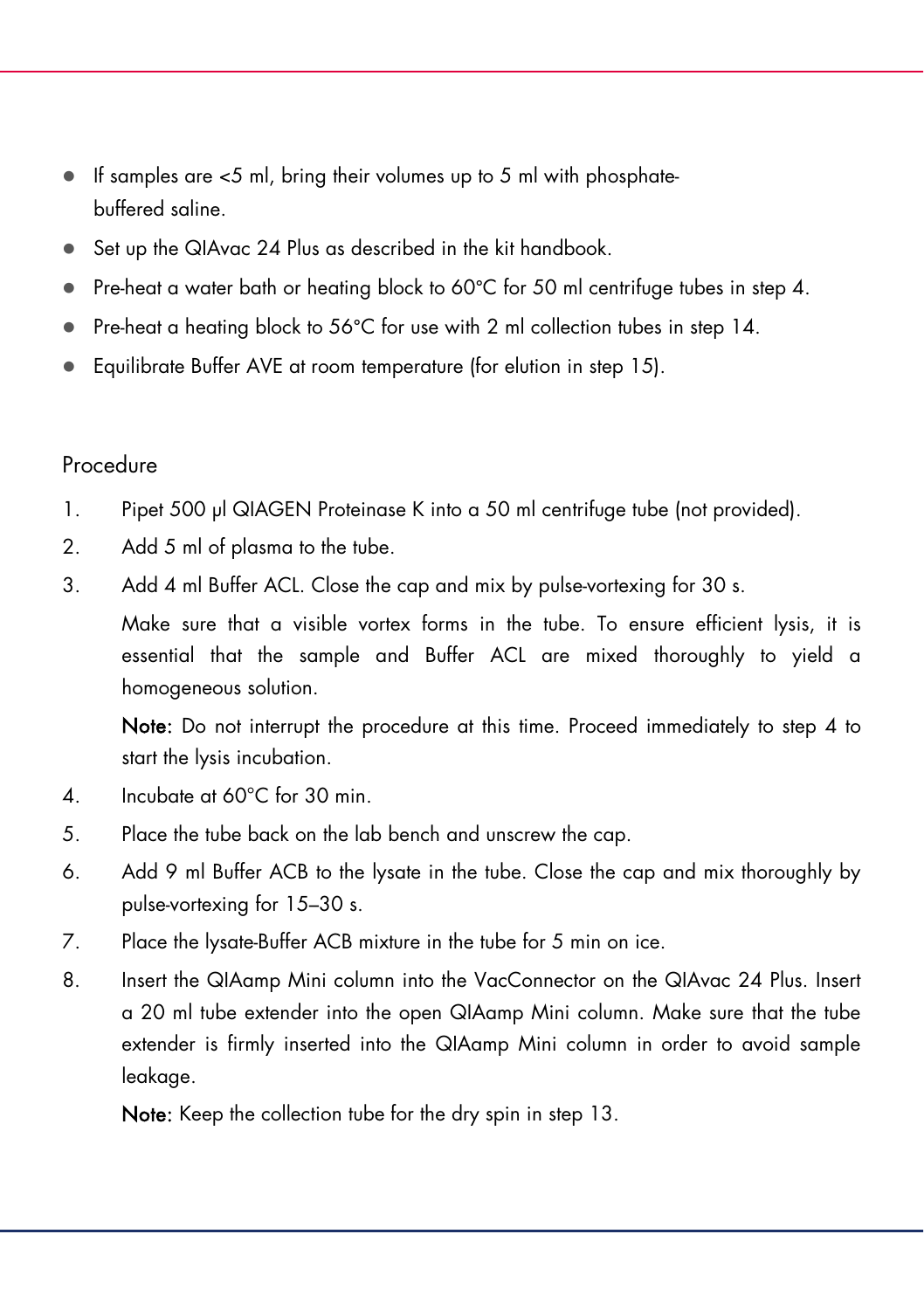9. Carefully transfer the lysate-Buffer ACB mixture from step 7 into the tube extender of the QIAamp Mini column. Switch on the vacuum pump. When all lysates have been drawn through the columns completely, switch off the vacuum pump and release the pressure to 0 mbar. Carefully remove and discard the tube extender.

Please note that large sample lysate volumes (about 20 ml when starting with 5 ml sample) may need up to 15 minutes to pass through the QIAamp Mini membrane when using a vacuum. For fast and convenient release of the vacuum pressure, the Vacuum Regulator should be used (part of the QIAvac Connecting System).

Note: To avoid cross-contamination, be careful not to move the tube extenders over neighboring QIAamp Mini Columns.

- 10. Apply 600 µl Buffer ACW1 to the QIAamp Mini column. Leave the lid of the column open, and switch on the vacuum pump. After all of Buffer ACW1 has been drawn through the QIAamp Mini column, switch off the vacuum pump and release the pressure to 0 mbar.
- 11. Apply 750 µl Buffer ACW2 to the QIAamp Mini column. Leave the lid of the column open, and switch on the vacuum pump. After all of Buffer ACW2 has been drawn through the QIAamp Mini column, switch off the vacuum pump and release the pressure to 0 mbar.
- 12. Apply 750 µl of ethanol (96–100%) to the QIAamp Mini column. Leave the lid of the column open, and switch on the vacuum pump. After all of ethanol has been drawn through the spin column, switch off the vacuum pump and release the pressure to 0 mbar.
- 13. Close the lid of the QIAamp Mini column. Remove it from the vacuum manifold, and discard the VacConnector. Place the QIAamp Mini column in a clean 2 ml collection tube, and centrifuge at full speed (20,000 x g; 14,000 rpm) for 3 min.
- 14. Place the QIAamp Mini Column into a new 2 ml collection tube. Open the lid, and incubate the assembly at 56°C for 10 min to completely dry the membrane.
- 15. Place the QIAamp Mini column in a clean 1.5 ml elution tube (provided) and discard the 2 ml collection tube from step 14. Carefully apply 40–60 µl of Buffer AVE to the